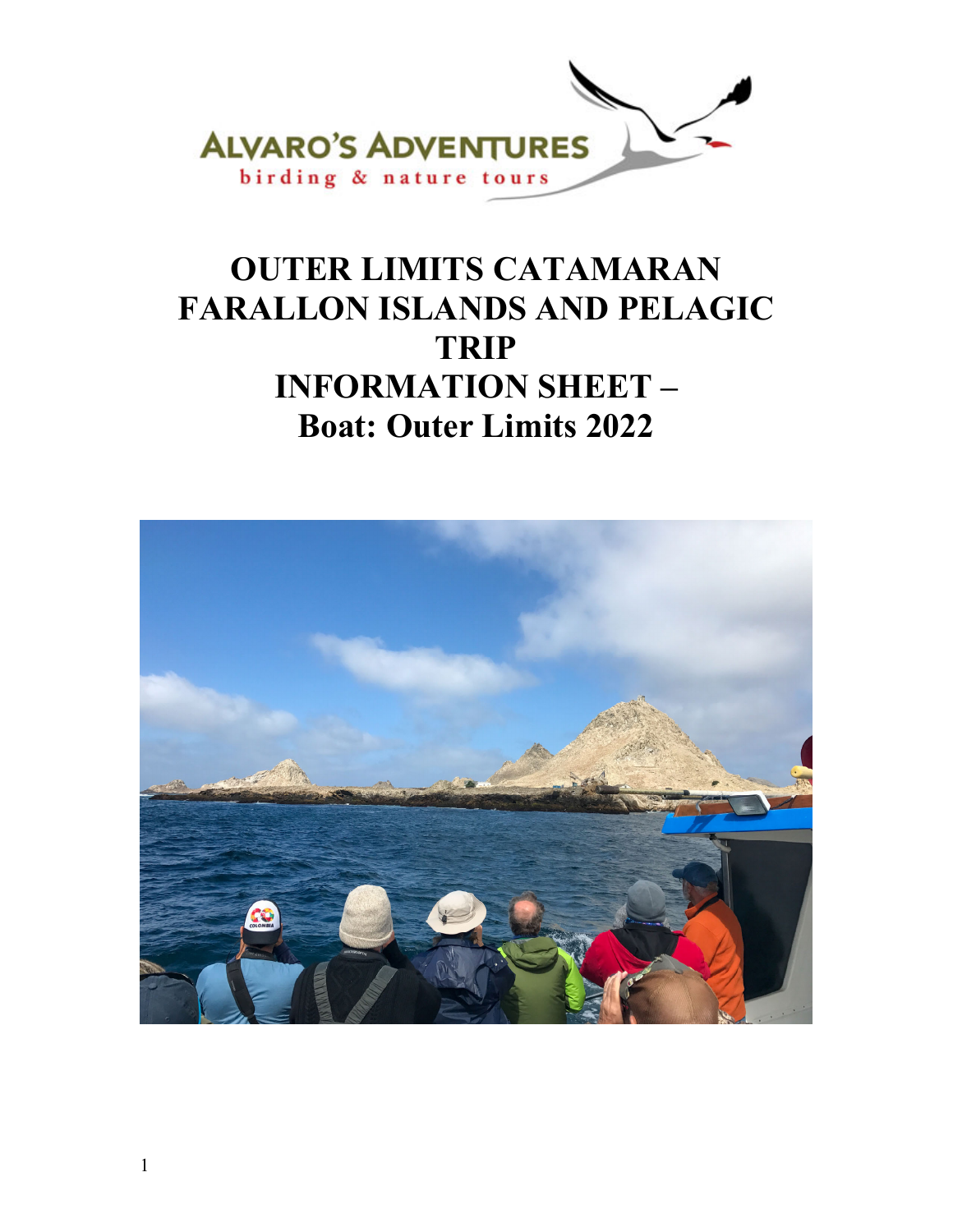

## **INTRODUCTION**

The Outer Limits is a unique boat. It is a catamaran built with specifications from Teknicraft Design in New Zealand. These are some of the most innovative boat designs anywhere, they are very stable in weather and can move noticeably faster than most boats in the Bay Area. The trip to the Farallons is substantially shorter on this boat than others, it is also fuel efficient and quiet. As it is in high demand, the charter cost is a bit higher. But those who have gone on this boat are very happy with its performance. We will be going to the Farallon Islands on this boat on some dates, but note that we also plan a fall offshore trip that will therefore remain in San Francisco waters for the entire time of our trip.

## **WHERE AND WHEN**

Outer Limits departs from Sausalito, CA

## Address: **310 Harbor Dr., Sausalito, CA** (CTRL click for Google map)

## **DIRECTIONS FROM NORTH**

- Heading southbound on US-101, take the exit toward **Marin City/Sausalito/445A – go 0.3 mi**
- Turn left onto **Donahue St go 305 ft**
- Continue onto **N Bridge Blvd go 0.1 mi**
- Turn right onto **Bridgeway go 0.5 mi**
- Turn left onto **Harbor Dr go 0.2 mi**

## **DIRECTIONS FROM GOLDEN GATE BRIDGE**

- Head **northwest** on **US-101 N go 5.0 mi**
- Take the exit toward **Sausalito go 0.2 mi**
- Merge onto **Bridgeway go 0.5 mi**
- Turn left onto **Harbor Dr go 0.2 mi**

Parking is free, see the map below for the areas where you can park. We will meet at the base of the dock for the Outer Limits. You can text or call me at 650-504-7779 in case you need any help.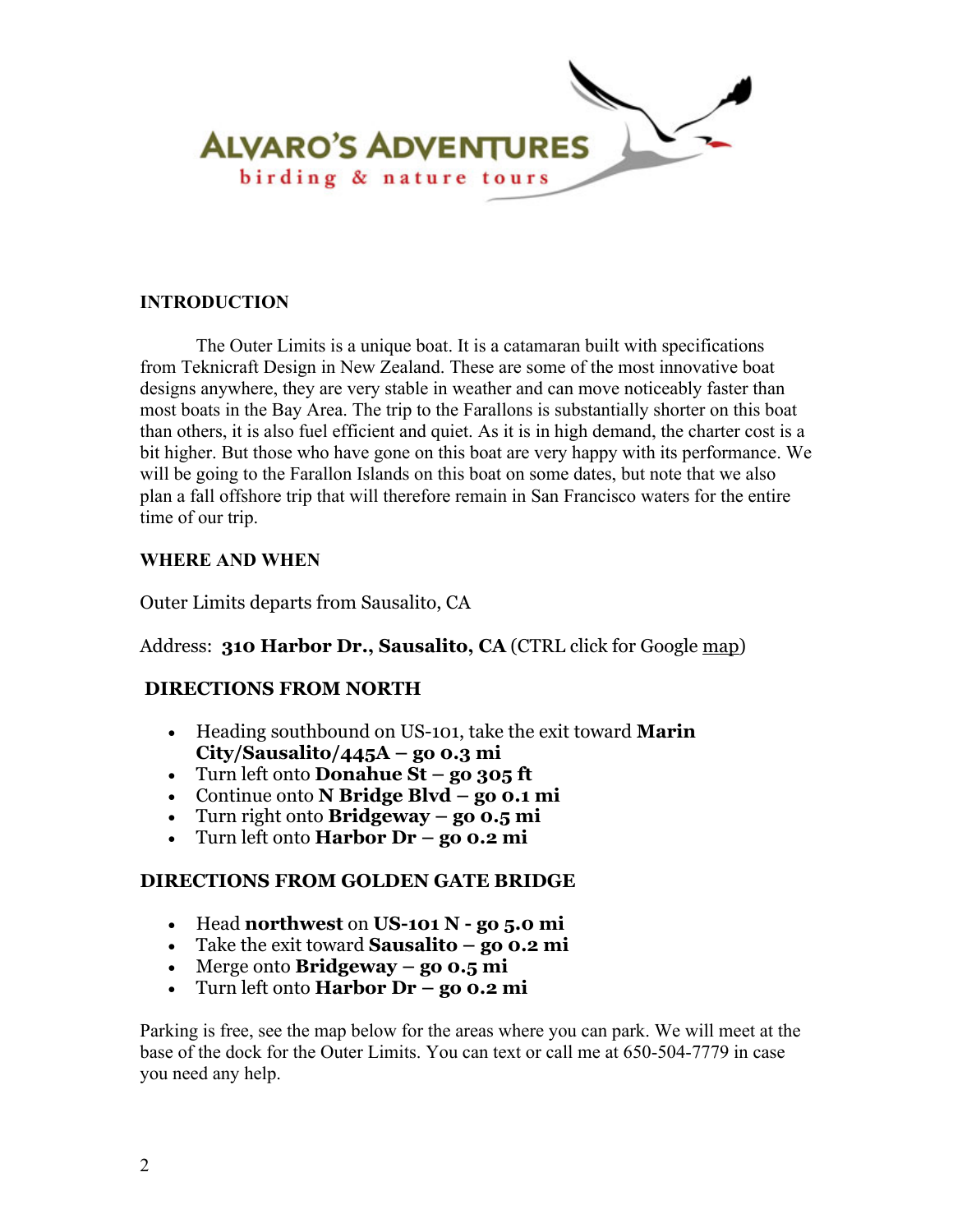

The spot above noted as the Outer Limits dock is where you check in with me. Be there by **7:30 am for a 8:00am departure**. We will gather up, check-in, and then have a bit of a talk about birding from a boat, before heading down as a group to board the Outer Limits. Do not board the boat unless a crew member or one of the guides is there to help. The trip should last about 8 hours, so we should be back by 4:00 pm or so. Note that it takes approximately 2.5 hours to reach the islands, we will spend some time watching at the islands, before heading to the continental shelf edge for other deep-water specialties (Black-footed Albatross, whales?) before returning to port.

## Web site for the boat: https://www.outerlimitscharters.com/whale-watching

*I do need a telephone number, preferably cell number, just in case we need to contact you*  last minute. I will glean this information and address for the manifest from the online *waiver that you will fill in before the trip. But if you want to email us this information, it is welcome.* 

*My cell phone is 650-504-7779 just in case.* 

**DIRECTIONS TO HARBOR**  See above.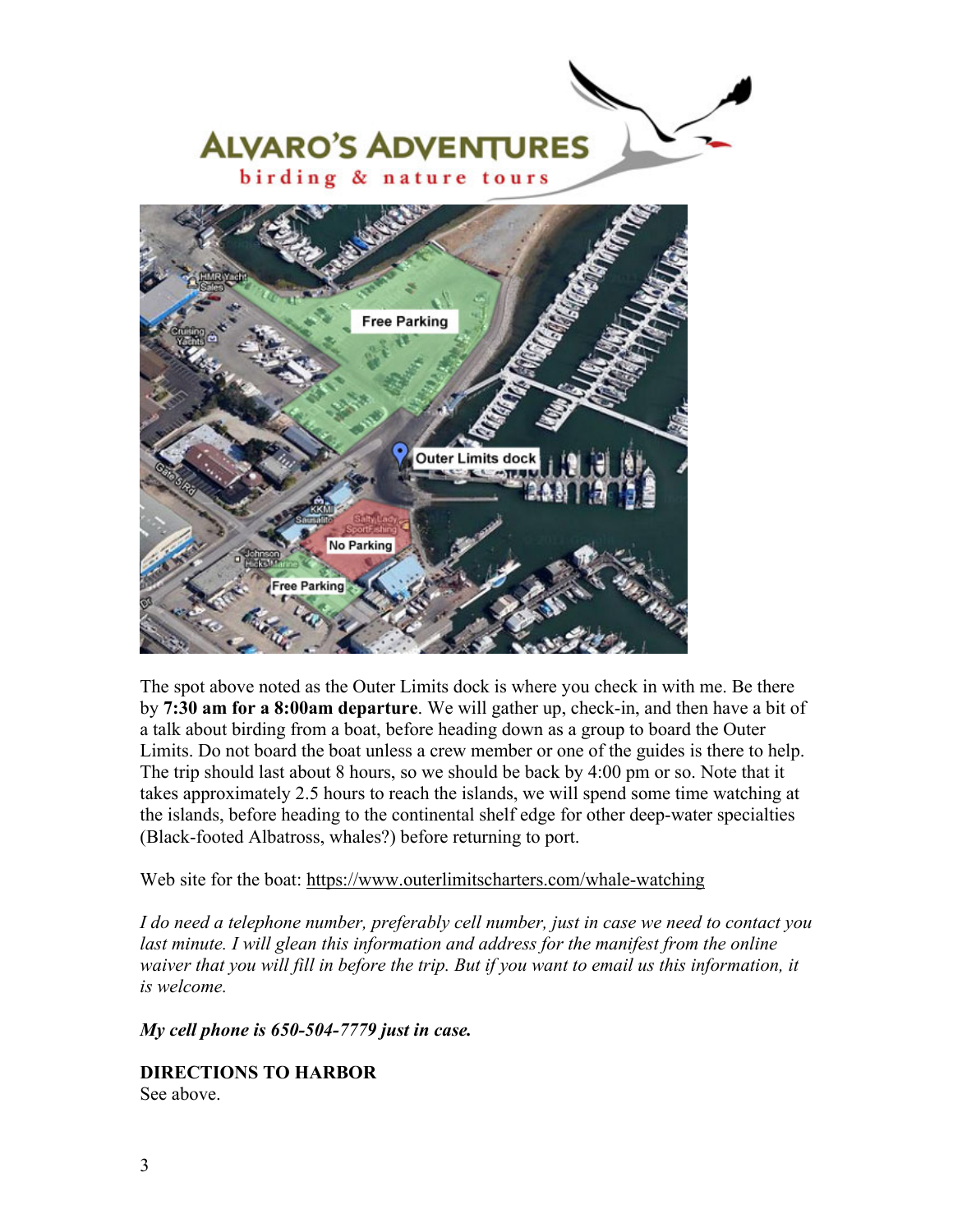

## **PARKING**

See map above, parking is free.

## **OUR BOAT**

 The "Outer Limits" built in 1998 was the first catamaran in the Bay Area. Because of its design and stability this vessel provides an exceptionally smooth ride. Its 54' by 20' design provides a large comfortable heated cabin and a spacious deck for a fun day of birding and photography.

We will have an experienced skipper on board, captain Christian Cavanaugh. He grew up in the Bay Area and began fishing from a young age, his love of fishing and the ocean turned into a career. After college in Maine, he was lucky enough to spend four seasons playing professional basketball in Europe. Throughout it all, he never lost his love for fishing and is thrilled to be back on the waters he's always called home. Christian has skippered the Outer Limits not only for fishing, but many nature trips, particularly to the Farallon Islands.

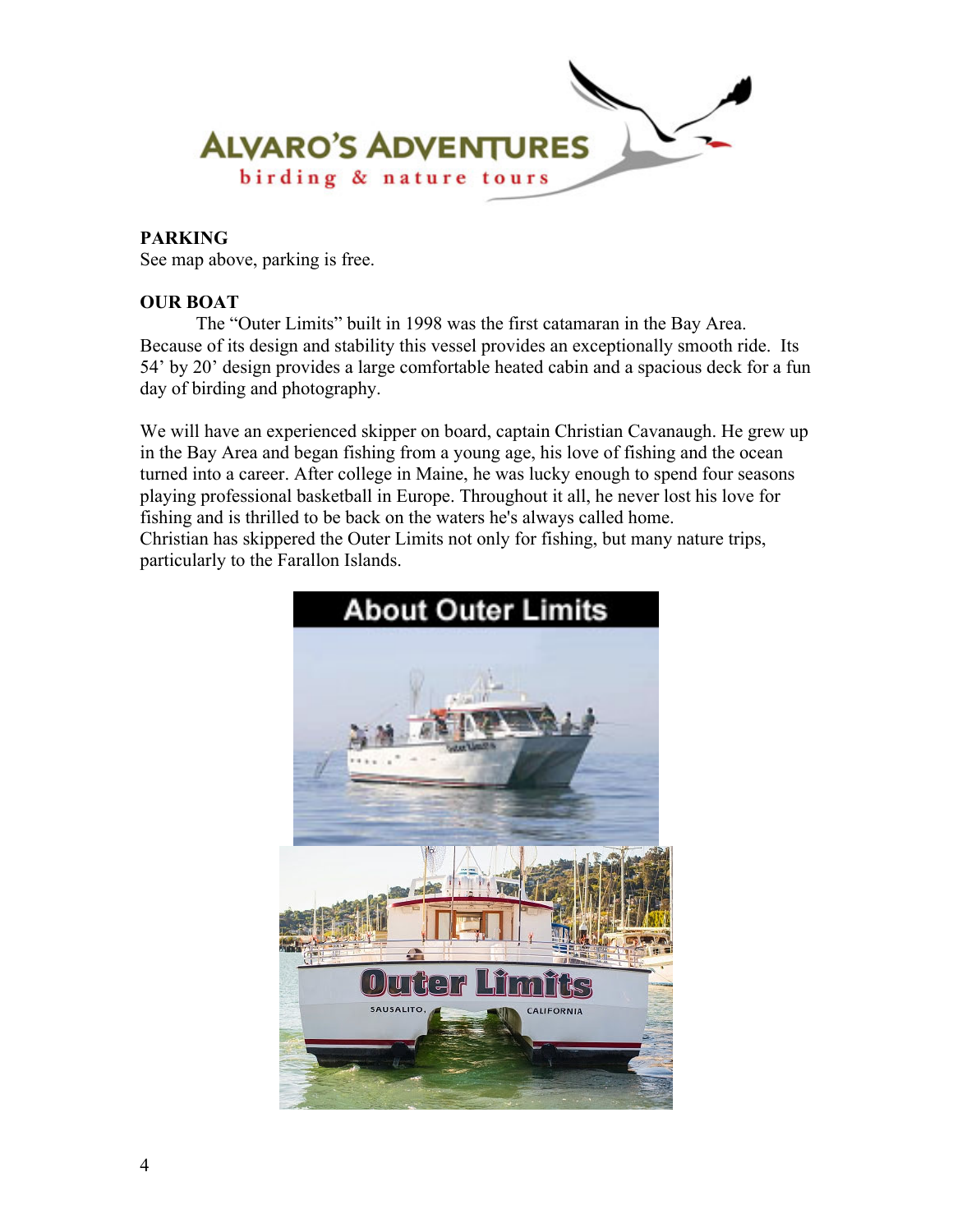

This is the Outer Limits – twin hull for stability.

# **OUR GUIDES – SPOTTERS**

All of our guides are volunteers, some may be professional biologists, teachers, tour leaders, or just great seabirders but they do this for the experience of getting many hours out on the ocean, and their interest in both seabirds, and showing people seabirds. But to be clear they are not employees; they do this because they find it interesting and fun. As such, keep in mind that they will do all they can to get you on the birds, inform you about the birds, and share the excitement of offshore seabirding but they are not working, they are sharing! I hope very soon to have short write ups on everyone who leads with me, so you can have a better idea of who you are chatting with when on the boat! Do understand that for me I put a great deal of importance in expertise and experience, but I value highly the ability to communicate, and inform about the local birds. Some guides are born educators, others are born rare bird finders, and some are a bit, or a lot, of both. Where possible I also try to involve young people as guides-hosts, to foster their interest in birding, the ocean, and particularly so young birders who have an interest in making the natural world their career.

# **FIELD GUIDE – Birds and Wildlife**

 Local California birders Steve Howell and Brian Sullivan have written a small and very practical guide to the species we see offshore on our trips. For more information: https://www.amazon.com/Offshore-Sea-Life-Guide-Princeton/dp/0691166137 http://press.princeton.edu/titles/10465.html

Steve Howell and Kirk Zufelt have just (Aug 2019) published an amazing book for the identification of seabirds throughout the world. Highly recommended: https://press.princeton.edu/titles/14015.html

Note that Steve Howell is sometimes spotting for our trips, so perhaps you can get your book signed!

## **CHUMMING**

If you have been on pelagics in other parts of the continent or the world, you will know that part of the process of bringing birds close to the boat is to provide fish or squid to "chum in" the birds. Here in Central California, all of the ports (Half Moon Bay, Sausalito, Monterey Bay, Bodega Bay) take you to waters that are part of marine sanctuaries. As such chumming for birds is not permitted in these waters. Chumming in the course of fishing is allowed, but not for birding. We are currently attempting to obtain permits to use chumming as a tool in education and research. This process is ongoing.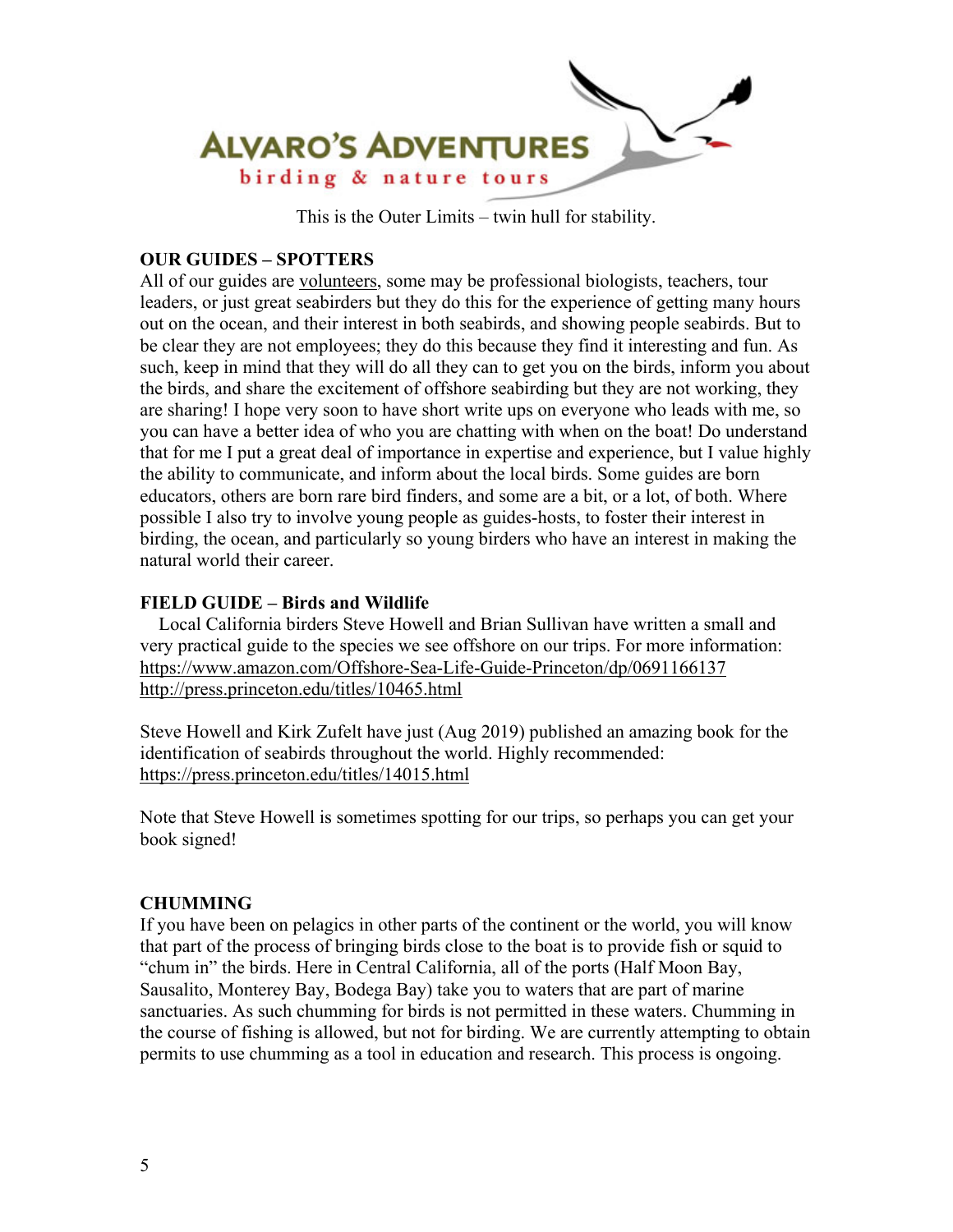

## **TIPPING**

Our birding spotters do not expect a tip, although if you are a tipper, please go ahead. However, to conduct our operations we are required by law to employ a deck hand. The deck hand helps the captain to pilot the vessel, as well as in cleaning, maintenance, keeping the restrooms looking good etc. They are an invaluable part of our trip. In fishing trips deck hands make their earnings largely on tips and filleting fish, on birding trips this does not happen. To keep birding and nature boats happening, we would love to keep deck hands and crew happy. With that in mind, if you wish to do so, a tip for our deckhand would be greatly appreciated. Little by little we are turning these folks into birders, sometimes they have spotted some good stuff for us too! It is amazing what a lifetime at sea does to prime you to be a great bird, shark, or whale spotter. We are thankful for the great deck hands we have on our boats.

#### **LUNCH**

Lunch will not be provided onboard. Please pack your own lunch to bring on the boat. Take plenty of water or liquids. Essentially, be prepared to be out all day so have an appropriate amount of food and drink. Keeping your stomach active and working on something is often a good way to avoid seasickness, some folks munch on dry crackers, saltines or ginger snaps throughout the day! I am of the opinion that this helps substantially in keeping you feeling comfortable on a boat.

## **COMFORT AND SEASICKNESS**

Part of what makes this such a rich part of the ocean are the cold-water currents and upwelling of cold water offshore. This cold water makes for a generally cool to cold air temperature on a pelagic boat trip. The key is to have layers, that way you can take layers off or put some on depending on the cold or warmth you will experience. Even on a still and relatively warm day, the movement of the boat itself creates enough breeze to drop the effective temperature by a noticeable margin. What can be assured is that it is not going to be hot, and rarely does it ever feel warm. So, avoid shorts, short sleeves and make sure you are prepared for it to be cool to cold. Extra layers you do not need can be left in your pack in the cabin, but you may be happy to have the extra layers if it is a cold day! Better safe than sorry.

 If there is a breeze and we have some spray be prepared to guard your binoculars and or camera against the salt water. Have plastic bags and or dry paper towel to keep your gear from getting wet, and drying it off if need be. You can store gear in the cabin and have it safe from the elements if you need to.

 Comfortable footwear is good! You will be standing for a great part of the day, and often balancing as the boat moves, comfortable shoes that are also not slippery are great to have on a boat. Avoid any slippery shoe, even if it is not all that wet, the deck of the boat can get moist, and you want to make sure you have a firm grip on the deck at all times. Avoid open toed sandals; first because you may get cold, but second of all because in trying to maintain balance you may get stepped on by a fellow birder! It happens, and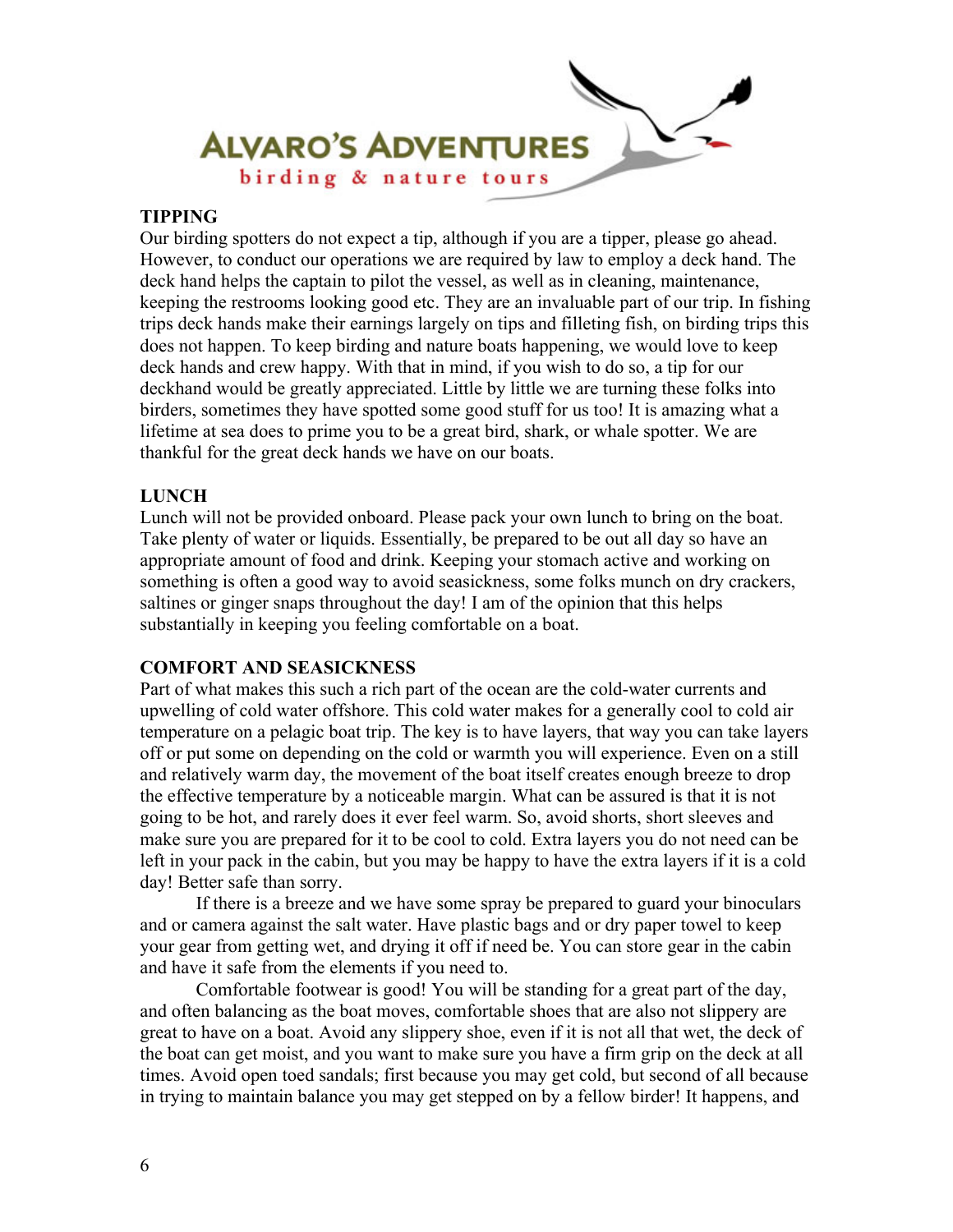

it can be really painful if you are wearing sandals. But if this is your preferred footwear and are most comfortable wearing them, just be aware of the negatives.

 Do not bring a scope, or tripod. These are essentially useless and a bother on a boat. They will channel the boat vibrations right to your scope or camera and the boat movement will make it impossible to use your scope or camera on a tripod. If you will be doing photography, hand holding the camera is the way to go!

#### *Seasickness*

If prone to seasickness, look into over-the-counter medications, and choose the nondrowsy varieties. There is non-drowsy Dramamine, although some folks prefer Bonine. You can also call your doctor to get a prescription Scopace patch, people swear by "the patch" although many complain that they get a dry mouth feeling, so do bring along plenty of fluids. The main prevention is to get lots of rest the night before! The times I have felt seasick coming on have been when I have had too short a night before a boat trip. Also avoid alcohol and spicy food prior to trip. Eat something bland (i.e. toast and milk) so your stomach is not totally empty; keeping something in your stomach goes a long way to minimizing the effects of seasickness. Consider Ginger products: Ginger Snaps, real Ginger Ale, Ginger candy, and also soda crackers.

 Once on the boat, concentrate on the bird, whales, wildlife and keeping yourself in a "good frame of mind." If you are prone to seasickness, stay outside in the fresh air; do not head into the cabin more than is necessary. Also look at the horizon as much as you can! Hopefully the sea will provide enough distraction that discomfort will be the last thing on your mind, but if you are prone to  $it - call$  your doctor for the patch or get something over the counter.

Inquire about a more detailed document we can share on avoiding seasickness.

#### **WEATHER ISSUES**

One thing we cannot control is the weather and sea conditions. There are three factors that can affect our trip. One is fog, the other is wind, and the third is swells. Sea level fog reduces visibility, although it often occurs when the wind is still and sea conditions are good. Fog will allow us to get to our destination, and often it does not last all day, but it does decrease chance of observations although sometimes less than you would think. Wind can churn up waves and create a wet situation on the boat from sea spray rising off the bow. In days of low wind, it will be drier on the boat. If the wind is high, then this could create wind waves that could keep us from reaching our destination; this depends on the strength of the wind and the direction it is coming from. Swells are the large rounded waves coming off the ocean, often created by distant storms. One can have large swells that are well spaced, and this will be fine. Moderate swell that is closely spaced will create a difficult ride, so we hope for either small swells or distantly spaced swells. We cannot do anything about the weather – but be aware that the sea conditions will dictate whether we can reach specific birding areas or whether we even get off the dock. The ultimate decision on what we can do and where we can go will be up to the captain.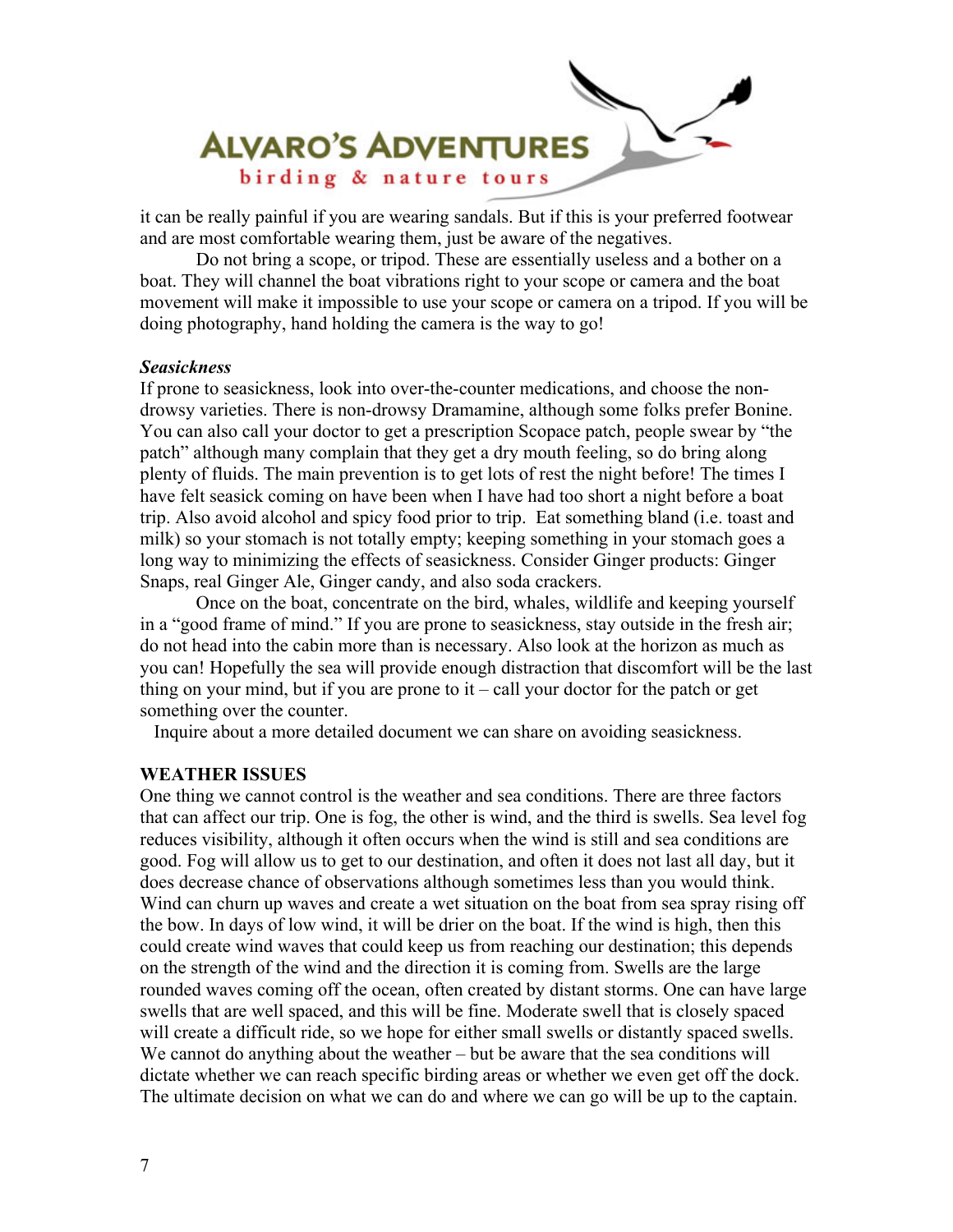

But just think good thoughts and hope the weather will not be an issue at all – most of the times this is the case.

Weather information is available here: http://www.ndbc.noaa.gov/data/Forecasts/FZUS56.KMTR.html

Note that this forecast can be quite general and applies to huge areas of the ocean. Looking at windy.com, or a spot forecast can be more accurate these days!

The Coastside Fishing Club has various resources: http://coastsidefishingclub.com/

## **BIRDS AND MAMMALS**

Another file will be sent to you with a checklist of the most likely species we could encounter in a summer or fall pelagic trip. Some species are rarer and are bolded to note their higher level of rarity. This is an all-inclusive list for pelagic and Farallon trips, and does include some species which are not as likely on an Aug trip as on an October trip (mainly gulls) – so keep that in mind. We will try to see as much as possible, but nature always dictates what is out there for us to find. There are no guarantees that any species will be found, but we will try!!

We are eBird friendly, and are happy to share the trip e-bird lists that are submitted by guides on the trip. **If you want an eBird share, please send us your eBird name, or email associated with the account.** eBird is a fantastic source for checking on the likelihood of finding certain species, this is the bar chart of occurrence for San Francisco County. Scroll down to the tubenoses and alcids to have an idea of relative abundance during the time of year you are taking a trip:

## San Francisco County: **http://tinyurl.com/m2rfcaa**

 During a trip, we follow the pelagic protocol for eBird. This divides the day into hour long increments or shorter. This creates a larger individual number of checklists, but they are much more useful for helping us understand, long term, the distribution of birds at sea. Each transect is mapped on ebird at the start of the transect, and we estimate the distance traveled during the period. In the checklist summary, we will note any interesting mammals, fish or other creatures we may see offshore.

## **CANCELLATION POLICIES**

*Alvaro's Adventures is a registered California Seller of Travel, CST: 2105497-40, Registration as a seller of travel does not constitute approval by the State of California.*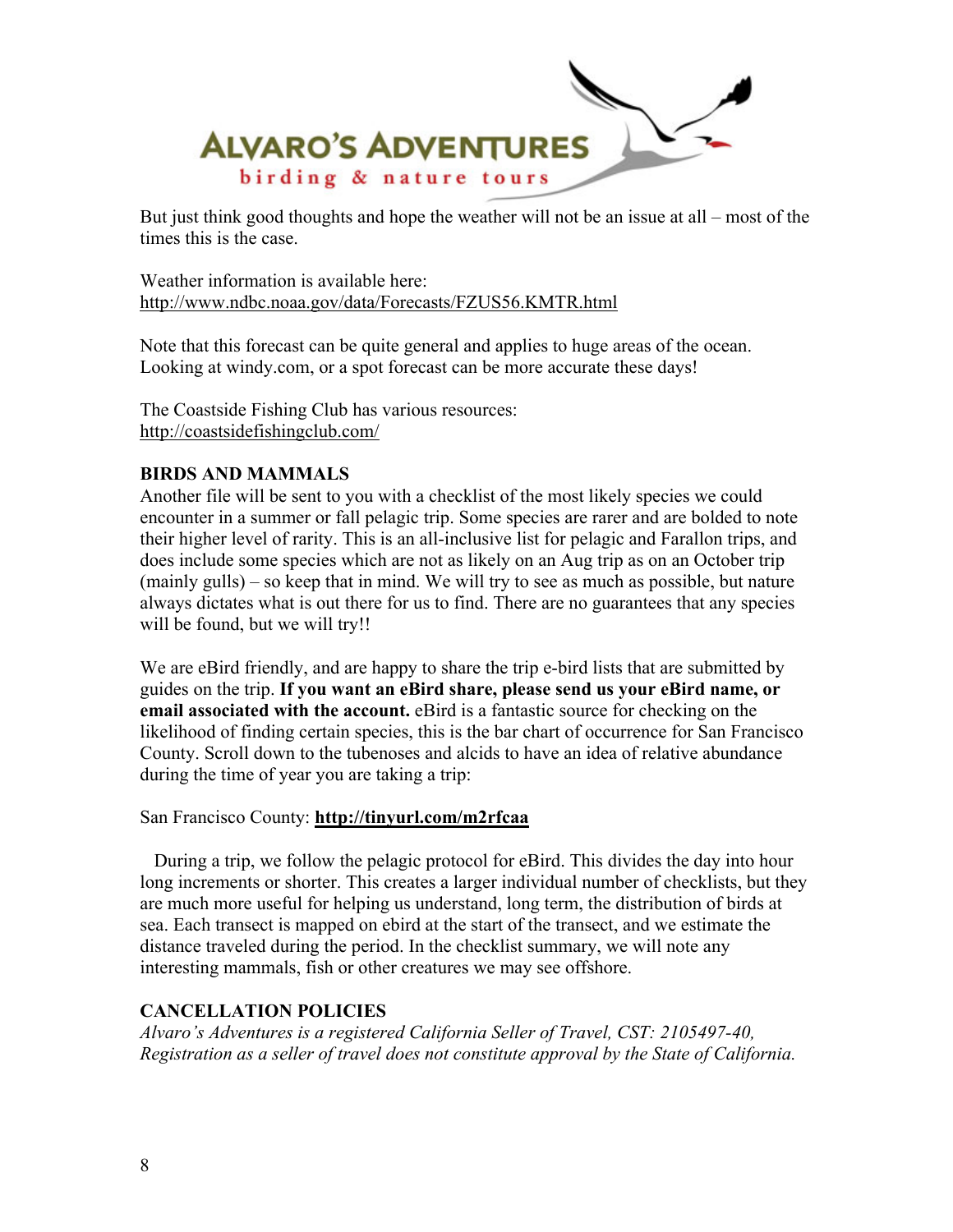

Cancellation due to weather or any other reason is entirely at the discretion of the Captains of each boat. If the weather looks very bad, cancellation may occur the day before and we will make an attempt (phone or e-mail) to contact you and pass on the information. Remember, it is possible that the trip could be cancelled at the dock. There are no guarantees that we will sail until the captain says it is OK. Barring no communication from us, you should show up at the meeting spot and be prepared to sail.

 Trips to the Farallons have the aim of getting to the islands. If sea conditions do not allow us to arrive at the islands, no refund will be given. Similarly, county trips will try as much as possible to stay in county waters, but sometimes weather and waves dictate what can happen. However, at all times we will make the best, safe effort to achieve the stated goals of each boat trip.

## **REFUNDS AND CREDITS**

The following are our policies concerning refunds:

\* If for any reason the trip is cancelled, you will receive a full refund.

\* If you cancel 10 days or more before the trip, you will receive a full refund.

\* If you cancel less than 10 days before the trip, you will only receive a refund if we are able to fill the trip.

\* There is no penalty if you provide your own replacement, provided they are not already signed up for the trip.

\* If a trip departs but must return early, and the Captain charges a pro-rated refund to Alvaro's Adventures, you will receive a partial refund based on the pro-rated amount.

If a trip is cancelled, you may choose to receive a refund or credit for another trip.

Refunds are processed normally within a week of the trip date.

## **COMPANY LIABILITY**

We aim to provide a safe a trip as possible. However, it is important to remember that these trips take place on a moving boat on the ocean, with a number of other participants on board. THIS CAN POTENTIALLY BE DANGEROUS!

Alvaro's Adventures is not responsible for any injuries, broken, lost, or stolen property, seasickness, or any other misfortunes that occur during these trips.

Alvaro's Adventures makes no guarantees concerning trip destination or species we are attempting to see.

## **DISCLAIMERS**

Alvaro's Adventures is not responsible for events or situations that are beyond its direct and effective control. Without limitation, the following are some factors that are beyond